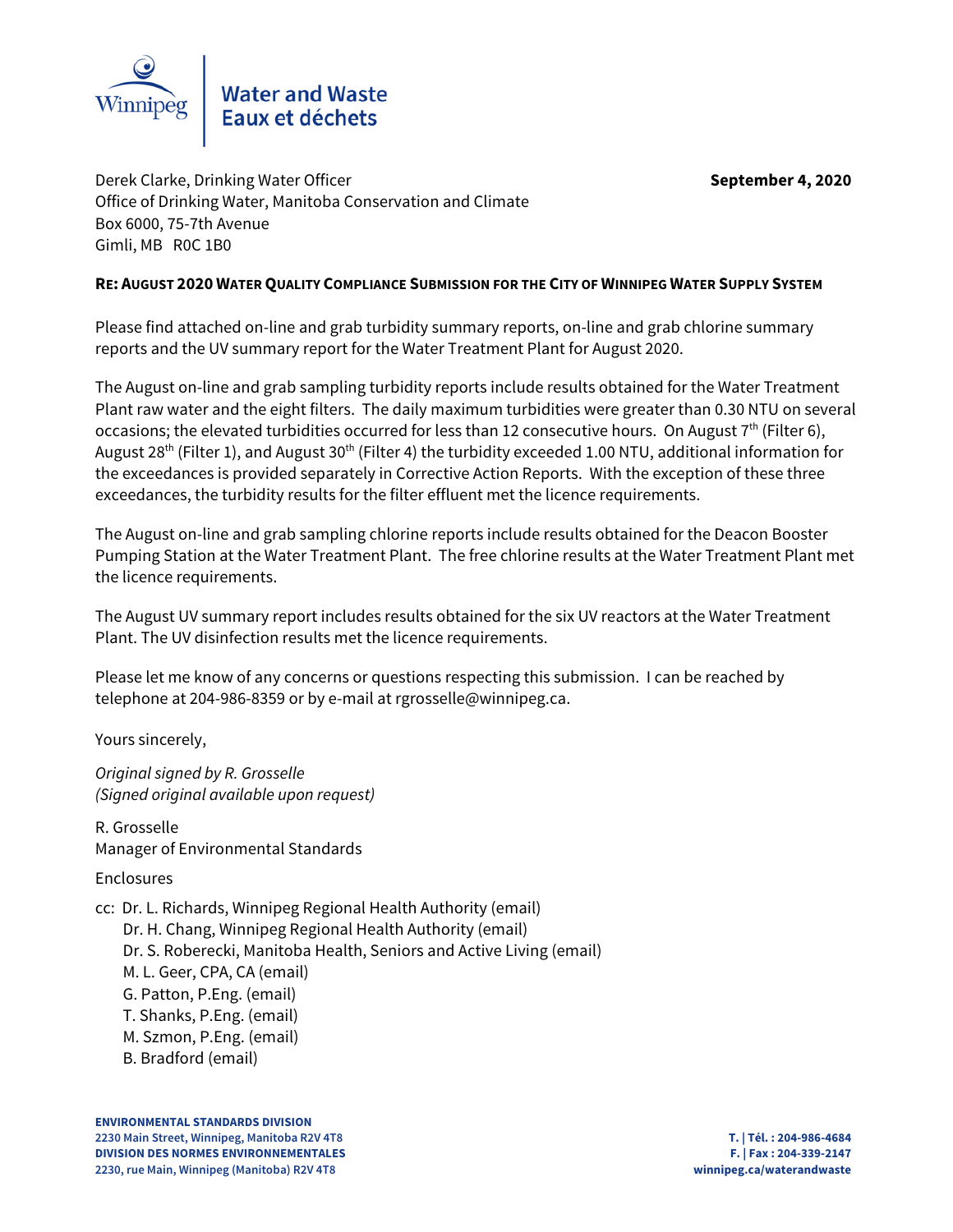

## **CITY OF WINNIPEG**

### WATER AND WASTE DEPARTMENT

WATER SERVICES

### Water System Code: **252.00** Licence Number: **PWS-09-412-01**

#### WATER TREATMENT PLANT TURBIDITY ON-LINE MONITORING REPORT

| Raw                                                 | Filter #1 | Filter #2 | Filter#3 | Filter #4 | Filter #5 | Filter#6 | Filter #7 | Filter #8 |
|-----------------------------------------------------|-----------|-----------|----------|-----------|-----------|----------|-----------|-----------|
| Date                                                | Max       | Max       | Max      | Max       | Max       | Max      | Max       | Max       |
| Avg                                                 | Avg       | Avg       | Avg      | Avg       | Avg       | Avg      | Avg       | Avg       |
| 1/08/2020                                           | 0.05      | 0.06      | 0.11     | 0.23      | 0.03      | 0.12     | 0.06      | 0.11      |
| 4.38                                                | 0.13      | 0.14      | 0.17     | 0.13      | 0.07      | 0.04     | 0.12      | 0.05      |
| 2/08/2020                                           | 0.14      | 0.07      | 0.20     | 0.22      | 0.02      | 0.04     | 0.13      | 0.05      |
| 3.56                                                | 0.06      | 0.15      | 0.12     | 0.13      | 0.07      | 0.11     | 0.05      | 0.11      |
| 4.08                                                | 0.12      | 0.12      | 0.17     | 0.19      | 0.04      | 0.13     | 0.13      | 0.08      |
| 3/08/2020                                           | 0.04      | 0.05      | 0.11     | 0.11      | 0.01      | 0.04     | 0.04      | 0.03      |
| 4/08/2020                                           | 0.04      | 0.05      | 0.10     | 0.19      | 0.01      | 0.11     | 0.11      | 0.08      |
| 4.85                                                | 0.10      | 0.11      | 0.17     | 0.11      | 0.04      | 0.05     | 0.04      | 0.03      |
| 5/08/2020                                           | 0.05      | 0.06      | 0.16     | 0.20      | 0.05      | 0.13     | 0.05      | 0.03      |
| 4.17                                                | 0.13      | 0.13      | 0.10     | 0.12      | 0.01      | 0.07     | 0.11      | 0.09      |
| 6/08/2020                                           | 0.07      | 0.06      | 0.37     | 0.29      | 0.03      | 0.09     | 0.06      | 0.05      |
| 4.12                                                | 0.42      | 0.33      | 0.11     | 0.12      | 0.11      | 0.17     | 0.14      | 0.15      |
| 7/08/2020                                           | 0.33      | 0.07      | 0.13     | 0.25      | 0.06      | 0.08     | 0.08      | 0.17      |
| 4.37                                                | 0.10      | 0.26      | 0.30     | 0.13      | 0.15      | 1.18     | 0.13      | 0.09      |
| 4.01                                                | 0.23      | 0.10      | 0.26     | 0.28      | 0.06      | 0.08     | 0.09      | 0.09      |
| 8/08/2020                                           | 0.13      | 0.19      | 0.16     | 0.17      | 0.13      | 0.15     | 0.13      | 0.13      |
| 9/08/2020                                           | 0.24      | 0.20      | 0.25     | 0.28      | 0.07      | 0.37     | 0.13      | 0.09      |
| 4.19                                                | 0.15      | 0.11      | 0.16     | 0.17      | 0.14      | 0.08     | 0.09      | 0.13      |
| 10/08/2020                                          | 0.29      | 0.09      | 0.42     | 0.37      | 0.07      | 0.07     | 0.08      | 0.08      |
| 4.42                                                | 0.14      | 0.23      | 0.15     | 0.16      | 0.12      | 0.14     | 0.13      | 0.12      |
| 4.55                                                | 0.18      | 0.07      | 0.13     | 0.22      | 0.06      | 0.07     | 0.08      | 0.08      |
| 11/08/2020                                          | 0.12      | 0.13      | 0.19     | 0.13      | 0.11      | 0.38     | 0.12      | 0.11      |
| 12/08/2020                                          | 0.18      | 0.05      | 0.12     | 0.24      | 0.06      | 0.07     | 0.08      | 0.08      |
| 4.04                                                | 0.11      | 0.14      | 0.26     | 0.12      | 0.12      | 0.15     | 0.14      | 0.13      |
| 13/08/2020                                          | 0.20      | 0.04      | 0.21     | 0.21      | 0.07      | 0.15     | 0.14      | 0.08      |
| 4.11                                                | 0.10      | 0.12      | 0.11     | 0.11      | 0.10      | 0.07     | 0.08      | 0.13      |
| 4.21                                                | 0.20      | 0.04      | 0.20     | 0.21      | 0.07      | 0.08     | 0.14      | 0.08      |
| 14/08/2020                                          | 0.11      | 0.12      | 0.11     | 0.11      | 0.13      | 0.16     | 0.08      | 0.14      |
| 15/08/2020                                          | 0.20      | 0.03      | 0.09     | 0.18      | 0.07      | 0.07     | 0.08      | 0.08      |
| 4.12                                                | 0.12      | 0.07      | 0.17     | 0.10      | 0.12      | 0.15     | 0.14      | 0.14      |
| 16/08/2020                                          | 0.19      | 0.04      | 0.10     | 0.09      | 0.06      | 0.07     | 0.07      | 0.07      |
| 4.05                                                | 0.11      | 0.09      | 0.13     | 0.18      | 0.11      | 0.22     | 0.12      | 0.12      |
| 17/08/2020                                          | 0.27      | 0.04      | 0.20     | 0.26      | 0.08      | 0.10     | 0.07      | 0.52      |
| 4.67                                                | 0.14      | 0.15      | 0.10     | 0.11      | 0.51      | 0.53     | 0.16      | 0.08      |
| 4.77                                                | 0.21      | 0.03      | 0.16     | 0.09      | 0.08      | 0.12     | 0.12      | 0.06      |
| 18/08/2020                                          | 0.14      | 0.09      | 0.09     | 0.16      | 0.12      | 0.08     | 0.07      | 0.10      |
| 3.87                                                | 0.22      | 0.02      | 0.15     | 0.09      | 0.07      | 0.08     | 0.06      | 0.09      |
| 19/08/2020                                          | 0.15      | 0.07      | 0.09     | 0.14      | 0.10      | 0.14     | 0.09      | 0.05      |
| 20/08/2020                                          | 0.24      | 0.02      | 0.14     | 0.09      | 0.06      | 0.07     | 0.05      | 0.05      |
| 3.07                                                | 0.16      | 0.08      | 0.09     | 0.12      | 0.10      | 0.12     | 0.11      | 0.10      |
| 21/08/2020                                          | 0.13      | 0.02      | 0.09     | 0.10      | 0.07      | 0.07     | 0.05      | 0.05      |
| 2.88                                                | 0.19      | 0.08      | 0.16     | 0.15      | 0.10      | 0.14     | 0.11      | 0.11      |
| 22/08/2020                                          | 0.16      | 0.03      | 0.10     | 0.18      | 0.07      | 0.08     | 0.08      | 0.05      |
| 2.82                                                | 0.09      | 0.08      | 0.18     | 0.12      | 0.11      | 0.14     | 0.06      | 0.12      |
| 23/08/2020                                          | 0.09      | 0.03      | 0.10     | 0.21      | 0.07      | 0.08     | 0.12      | 0.07      |
| 3.01                                                | 0.17      | 0.09      | 0.18     | 0.13      | 0.11      | 0.16     | 0.07      | 0.11      |
| 24/08/2020                                          | 0.11      | 0.03      | 0.11     | 0.26      | 0.09      | 0.09     | 0.17      | 0.07      |
| 2.73                                                | 0.14      | 0.11      | 0.20     | 0.15      | 0.16      | 0.16     | 0.07      | 0.17      |
| 3.02                                                | 0.20      | 0.05      | 0.16     | 0.29      | 0.09      | 0.09     | 0.08      | 0.14      |
| 25/08/2020                                          | 0.12      | 0.10      | 0.13     | 0.17      | 0.13      | 0.19     | 0.14      | 0.07      |
| 26/08/2020                                          | 0.21      | 0.04      | 0.23     | 0.22      | 0.08      | 0.10     | 0.07      | 0.07      |
| 2.44                                                | 0.12      | 0.11      | 0.14     | 0.17      | 0.16      | 0.16     | 0.15      | 0.13      |
| 27/08/2020                                          | 0.22      | 0.04      | 0.24     | 0.28      | 0.08      | 0.18     | 0.09      | 0.07      |
| 2.99                                                | 0.13      | 0.12      | 0.15     | 0.19      | 0.14      | 0.10     | 0.11      | 0.10      |
| 28/08/2020                                          | 1.89      | 0.06      | 0.15     | 0.28      | 0.09      | 0.09     | 0.08      | 0.08      |
| 3.38                                                | 0.14      | 0.14      | 0.42     | 0.18      | 0.14      | 0.19     | 0.14      | 0.14      |
| 29/08/2020                                          | 0.08      | 0.05      | 0.18     | 0.26      | 0.10      | 0.08     | 0.08      | 0.14      |
| 3.31                                                | 0.12      | 0.14      | 0.09     | 0.14      | 0.19      | 0.16     | 0.14      | 0.07      |
| 30/08/2020                                          | 0.07      | 0.06      | 0.13     | 0.13      | 0.15      | 0.08     | 0.07      | 0.13      |
| 3.27                                                | 0.16      | 0.11      | 0.08     | 1.02      | 0.09      | 0.15     | 0.15      | 0.07      |
| 31/08/2020                                          | 0.12      | 0.04      | 0.07     | 0.15      | 0.09      | 0.08     | 0.14      | 0.06      |
| 3.14                                                | 0.05      | 0.11      | 0.24     | 0.11      | 0.15      | 0.11     | 0.06      | 0.14      |
| Total Number of Measurements Taken, A:              | 14670     | 15789     | 15027    | 16013     | 16024     | 16751    | 16374     | 17396     |
| Turbidity Standard for Monitoring Location (NTU):   | 0.3       | 0.3       | 0.3      | 0.3       | 0.3       | 0.3      | 0.3       | 0.3       |
| Number of Measurements Meeting Standard, B:         | 14641     | 15781     | 14994    | 15997     | 16009     | 16718    | 16374     | 17381     |
| Compliance with Turbidity Standard, C = B/A X 100%: | 99.802%   | 99.949%   | 99.780%  | 99.900%   | 99.906%   | 99.803%  | 100.000%  | 99.914%   |

File Path: N:\Water Treatment Branch\Administration\Reports\Regulatory Submissions\Turbidity\2020\08-August

 $Submitted By (Print):$ 

D.Merredew **Signature:** Original signed by D.Merredew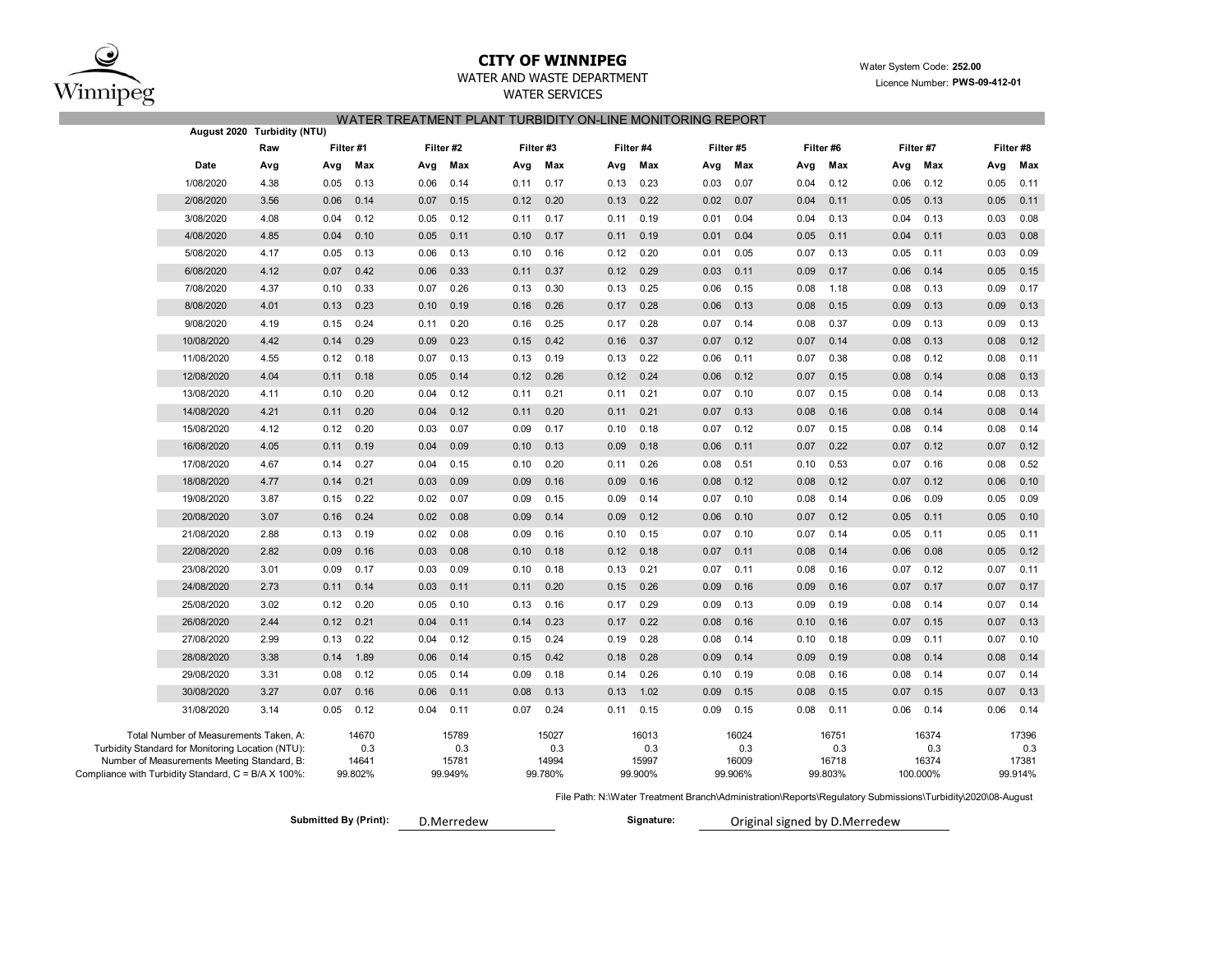

#### CITY OF WINNIPEG WATER AND WASTE DEPARTMENTENVIRONMENTAL STANDARDS DIVISION

#### **WATER TREATMENT PLANT TURBIDITY GRAB MONITORING REPORT**

| Water System Code: 252.00                                | <b>Turbidity (NTU)</b> |                  |           |           |           |                     |           |           |           |           |           |           |           |           |           |           |                 |           |
|----------------------------------------------------------|------------------------|------------------|-----------|-----------|-----------|---------------------|-----------|-----------|-----------|-----------|-----------|-----------|-----------|-----------|-----------|-----------|-----------------|-----------|
| Licence No. PWS-09-412-01                                |                        |                  |           |           |           |                     |           |           |           |           |           |           |           |           |           |           |                 |           |
|                                                          |                        | <b>Raw Water</b> |           | Filter 1  |           | Filter <sub>2</sub> |           | Filter 3  |           | Filter 4  |           | Filter 5  | Filter 6  |           | Filter 7  |           | <b>Filter 8</b> |           |
| Date                                                     | Analyser<br>Grab       |                  | Grab      | Analyser  | Grab      | Analyser            | Grab      | Analyser  | Grab      | Analyser  | Grab      | Analyser  | Grab      | Analyser  | Grab      | Analyser  | Grab            | Analyser  |
| 01-Aug-2020                                              | <b>NS</b>              | <b>NS</b>        | <b>NS</b> | <b>NS</b> | <b>NS</b> | <b>NS</b>           | <b>NS</b> | <b>NS</b> | <b>NS</b> | <b>NS</b> | <b>NS</b> | <b>NS</b> | <b>NS</b> | <b>NS</b> | <b>NS</b> | <b>NS</b> | <b>NS</b>       | <b>NS</b> |
| 02-Aug-2020                                              | <b>NS</b><br><b>NS</b> |                  | <b>NS</b> | <b>NS</b> | <b>NS</b> | <b>NS</b>           | <b>NS</b> | <b>NS</b> | <b>NS</b> | <b>NS</b> | <b>NS</b> | <b>NS</b> | <b>NS</b> | <b>NS</b> | <b>NS</b> | <b>NS</b> | <b>NS</b>       | <b>NS</b> |
| 03-Aug-2020                                              | <b>NS</b>              | <b>NS</b>        | <b>NS</b> | <b>NS</b> | <b>NS</b> | <b>NS</b>           | <b>NS</b> | <b>NS</b> | <b>NS</b> | <b>NS</b> | <b>NS</b> | <b>NS</b> | <b>NS</b> | <b>NS</b> | <b>NS</b> | <b>NS</b> | <b>NS</b>       | <b>NS</b> |
| 04-Aug-2020                                              | 2.20<br>3.34           |                  | 0.18      | 0.08      | 0.15      | 0.07                | 0.14      | 0.11      | 0.12      | 0.11      | 0.11      | 0.02      | 0.11      | 0.06      | 0.09      | 0.03      | 0.10            | < 0.02    |
| 05-Aug-2020                                              | 2.40                   | 3.64             | 0.23      | 0.12      | 0.19      | 0.09                | 0.18      | 0.13      | 0.16      | 0.13      | 0.11      | < 0.02    | 0.13      | 0.08      | 0.12      | 0.04      | 0.11            | 0.02      |
| 06-Aug-2020                                              | 2.31                   | 3.19             | 0.14      | 0.06      | 0.14      | 0.05                | 0.12      | 0.09      | 0.13      | 0.10      | 0.10      | < 0.02    | 0.13      | 0.11      | 0.12      | 0.05      | 0.12            | 0.03      |
| 07-Aug-2020                                              | 2.30                   | <b>NR</b>        | 0.16      | 0.07      | OL        | OL                  | 0.20      | 0.15      | 0.20      | 0.15      | 0.16      | 0.08      | 0.16      | 0.11      | 0.15      | 0.08      | 0.12            | 0.08      |
| 08-Aug-2020                                              | <b>NS</b>              | <b>NS</b>        | <b>NS</b> | <b>NS</b> | <b>NS</b> | <b>NS</b>           | <b>NS</b> | <b>NS</b> | <b>NS</b> | <b>NS</b> | <b>NS</b> | <b>NS</b> | <b>NS</b> | <b>NS</b> | <b>NS</b> | <b>NS</b> | <b>NS</b>       | NS.       |
| 09-Aug-2020                                              | <b>NS</b>              | <b>NS</b>        | <b>NS</b> | <b>NS</b> | <b>NS</b> | <b>NS</b>           | <b>NS</b> | <b>NS</b> | <b>NS</b> | <b>NS</b> | <b>NS</b> | <b>NS</b> | <b>NS</b> | <b>NS</b> | <b>NS</b> | <b>NS</b> | <b>NS</b>       | <b>NS</b> |
| 10-Aug-2020                                              | 2.40                   | <b>NR</b>        | 0.17      | 0.14      | 0.19      | 0.09                | 0.16      | 0.16      | 0.22      | 0.20      | 0.12      | 0.10      | 0.12      | 0.10      | 0.11      | 0.08      | 0.10            | 0.08      |
| 11-Aug-2020                                              | 3.21                   | 3.78             | 0.17      | 0.14      | 0.16      | 0.09                | 0.16      | 0.15      | 0.20      | 0.18      | 0.10      | 0.08      | 0.11      | 0.09      | 0.10      | 0.08      | 0.10            | 0.08      |
| 12-Aug-2020                                              | 2.49                   | <b>NR</b>        | 0.16      | 0.11      | 0.15      | < 0.02              | 0.14      | 0.11      | 0.21      | 0.16      | 0.10      | 0.07      | 0.12      | 0.08      | 0.12      | 0.08      | 0.11            | 0.08      |
| 13-Aug-2020                                              | 2.14                   | 3.74             | 0.16      | 0.11      | 0.14      | 0.04                | 0.14      | 0.12      | 0.21      | 0.16      | 0.13      | 0.09      | OL        | OL        | 0.14      | 0.10      | 0.13            | 0.10      |
| 14-Aug-2020                                              | 2.80                   | <b>NR</b>        | 0.17      | 0.12      | 0.16      | 0.05                | 0.15      | 0.12      | OL        | OL        | 0.11      | 0.08      | 0.13      | 0.08      | 0.14      | 0.10      | 0.13            | 0.09      |
| 15-Aug-2020                                              | <b>NS</b>              | ΝS               | <b>NS</b> | ΝS        | <b>NS</b> | <b>NS</b>           | <b>NS</b> | <b>NS</b> | <b>NS</b> | <b>NS</b> | <b>NS</b> | <b>NS</b> | ΝS        | <b>NS</b> | <b>NS</b> | <b>NS</b> | <b>NS</b>       | NS.       |
| 16-Aug-2020                                              | <b>NS</b>              | <b>NS</b>        | <b>NS</b> | <b>NS</b> | <b>NS</b> | <b>NS</b>           | <b>NS</b> | <b>NS</b> | <b>NS</b> | <b>NS</b> | <b>NS</b> | <b>NS</b> | <b>NS</b> | <b>NS</b> | <b>NS</b> | <b>NS</b> | <b>NS</b>       | <b>NS</b> |
| 17-Aug-2020                                              | 3.00                   | <b>NR</b>        | 0.21      | 0.20      | 0.17      | 0.07                | 0.15      | 0.12      | 0.13      | 0.11      | 0.08      | 0.07      | 0.12      | 0.09      | 0.10      | 0.07      | 0.10            | 0.07      |
| 18-Aug-2020                                              | 2.16                   | <b>NR</b>        | 0.15      | 0.17      | 0.13      | 0.04                | 0.12      | 0.10      | 0.11      | 0.10      | 0.09      | 0.09      | 0.10      | 0.11      | 0.10      | 0.07      | 0.11            | 0.07      |
| 19-Aug-2020                                              | 1.99                   | 2.63             | 0.17      | 0.21      | 0.14      | 0.04                | 0.13      | 0.11      | 0.12      | 0.09      | 0.08      | 0.08      | 0.12      | 0.09      | 0.11      | 0.06      | 0.09            | 0.05      |
| 20-Aug-2020                                              | 1.85                   | 2.42             | 0.16      | 0.22      | 0.14      | 0.04                | 0.13      | 0.11      | 0.11      | 0.10      | OL        | OL        | 0.10      | 0.08      | 0.09      | 0.04      | 0.10            | 0.04      |
| 21-Aug-2020                                              | 1.90                   | 2.68             | 0.11      | 0.19      | OL        | OL                  | 0.14      | 0.12      | 0.13      | 0.11      | 0.09      | 0.07      | 0.12      | 0.09      | 0.09      | 0.05      | 0.09            | 0.05      |
| 22-Aug-2020                                              | <b>NS</b>              | <b>NS</b>        | <b>NS</b> | <b>NS</b> | <b>NS</b> | <b>NS</b>           | <b>NS</b> | <b>NS</b> | <b>NS</b> | <b>NS</b> | <b>NS</b> | <b>NS</b> | <b>NS</b> | <b>NS</b> | <b>NS</b> | <b>NS</b> | <b>NS</b>       | <b>NS</b> |
| 23-Aug-2020                                              | <b>NS</b>              | <b>NS</b>        | <b>NS</b> | <b>NS</b> | <b>NS</b> | <b>NS</b>           | <b>NS</b> | <b>NS</b> | <b>NS</b> | <b>NS</b> | <b>NS</b> | <b>NS</b> | <b>NS</b> | <b>NS</b> | <b>NS</b> | <b>NS</b> | <b>NS</b>       | <b>NS</b> |
| 24-Aug-2020                                              | 2.08                   | 2.61             | 0.14      | 0.12      | 0.13      | 0.03                | 0.12      | 0.12      | 0.19      | 0.21      | 0.11      | 0.11      | 0.11      | 0.09      | 0.17      | 0.13      | 0.12            | 0.07      |
| 25-Aug-2020                                              | 2.08                   | 2.73             | 0.18      | 0.14      | 0.16      | 0.05                | 0.17      | 0.13      | 0.13      | 0.17      | 0.16      | 0.12      | 0.12      | 0.10      | 0.11      | 0.06      | 0.14            | 0.09      |
| 26-Aug-2020                                              | 2.29                   | 2.79             | 0.14      | 0.15      | 0.17      | 0.07                | 0.15      | 0.17      | 0.15      | 0.19      | 0.10      | 0.08      | 0.13      | 0.11      | 0.11      | 0.07      | 0.11            | 0.06      |
| 27-Aug-2020                                              | 2.40                   | 3.03             | 0.13      | 0.14      | 0.12      | 0.04                | 0.18      | 0.19      | 0.16      | 0.21      | 0.12      | 0.10      | 0.16      | 0.13      | 0.14      | 0.08      | 0.13            | 0.07      |
| 28-Aug-2020                                              | 2.30                   | 2.99             | 0.15      | 0.17      | 0.15      | 0.06                | 0.14      | 0.18      | 0.20      | 0.23      | 0.11      | 0.09      | OL        | OL        | 0.14      | 0.08      | 0.13            | 0.07      |
| 29-Aug-2020                                              | <b>NS</b>              | <b>NS</b>        | <b>NS</b> | <b>NS</b> | <b>NS</b> | <b>NS</b>           | <b>NS</b> | <b>NS</b> | <b>NS</b> | <b>NS</b> | <b>NS</b> | <b>NS</b> | <b>NS</b> | <b>NS</b> | <b>NS</b> | <b>NS</b> | <b>NS</b>       | NS.       |
| 30-Aug-2020                                              | <b>NS</b>              | <b>NS</b>        | <b>NS</b> | <b>NS</b> | <b>NS</b> | <b>NS</b>           | <b>NS</b> | <b>NS</b> | <b>NS</b> | <b>NS</b> | <b>NS</b> | <b>NS</b> | <b>NS</b> | <b>NS</b> | <b>NS</b> | <b>NS</b> | <b>NS</b>       | <b>NS</b> |
| 31-Aug-2020                                              | 2.33                   | 2.96             | 0.16      | 0.11      | 0.11      | 0.04                | 0.11      | 0.07      | 0.11      | 0.12      | 0.10      | 0.11      | 0.11      | 0.09      | 0.11      | 0.06      | 0.09            | 0.06      |
| Total number of measurements taken, A:                   |                        |                  | 20        |           | 18        |                     | 20        |           | 19        |           | 17        |           | 18        |           | 20        |           | 19              |           |
| <b>Turbidity Standard for Monitoring Location (NTU):</b> |                        |                  | 0.30      |           | 0.30      |                     | 0.30      |           | 0.30      |           | 0.30      |           | 0.30      |           | 0.30      |           | 0.30            |           |
| Number of measurements meeting standard, B:              |                        |                  | 20        |           | 18        |                     | 20        |           | 19        |           | 17        |           | 18        |           | 20        |           | 19              |           |
| Compliance with Turbidity Standard, C= B/A X 100%:       |                        |                  | 100%      |           | 100%      |                     | 100%      |           | 100%      |           | 100%      |           | 100%      |           | 100%      |           | 100%            |           |

NS: No Sample NA: Not Analyzed OL: Off-Line NR: No Result IM: Instrument Maintenance

#### **Comments:**

NR - not representative. The raw water analyser is cleaned daily during warm water months because it is susceptible to frequent fouling.

 **Report Compiled By: H.Demchenko**

> **Authorized in Sample Manager By: B. Bradford**

**4-Sep-20**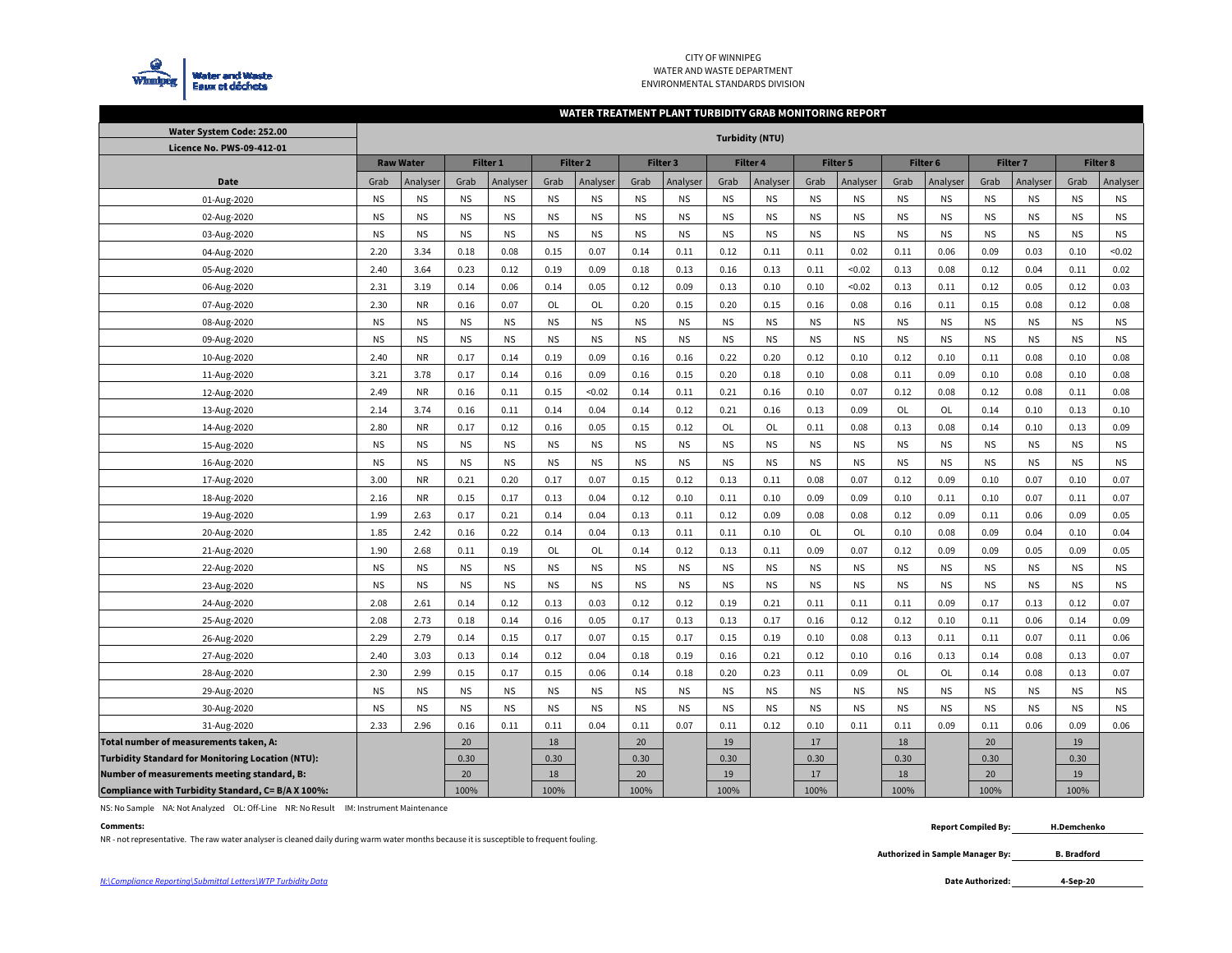

**City Of Winnipeg**

Water and Waste Department Water Services

## WATER TREATMENT PLANT FREE CHLORINE ON-LINE MONITORING REPORT Deacon Booster Pumping Station

Water System Code: **252.00** Licence Number: **PWS-09-412-01**

Report Created: 01 September 2020 Report Period: August 2020

|                                             |                                      | <b>BRANCH1</b><br>[mg/L] |                 | <b>BRANCH2</b><br>[mg/L] |         |
|---------------------------------------------|--------------------------------------|--------------------------|-----------------|--------------------------|---------|
|                                             | Date                                 | Average                  | Minimum         | Average                  | Minimum |
|                                             | 01/08/2020                           | 1.28                     | 1.15            | 1.34                     | 1.20    |
|                                             | 02/08/2020                           | 1.28                     | 1.06            | 1.30                     | 1.21    |
|                                             | 03/08/2020                           | 1.21                     | 0.98            | 1.25                     | 1.02    |
|                                             | 04/08/2020                           | 1.24                     | 1.09            | 1.33                     | 1.14    |
|                                             | 05/08/2020                           | 1.25                     | 1.08            | 1.31                     | 1.16    |
|                                             | 06/08/2020                           | 1.36                     | 1.16            | 1.39                     | 1.18    |
|                                             | 07/08/2020                           | 1.49                     | 1.26            | 1.44                     | 1.12    |
|                                             | 08/08/2020                           | 1.23                     | 1.02            | 1.15                     | 0.95    |
|                                             | 09/08/2020                           | 1.50                     | 1.30            | 1.47                     | 1.25    |
|                                             | 10/08/2020                           | 1.55                     | 1.28            | 1.54                     | 1.29    |
|                                             | 11/08/2020                           | 1.34                     | 1.06            | 1.34                     | 1.05    |
|                                             | 12/08/2020                           | 1.14                     | 1.02            | 1.13                     | 1.02    |
|                                             | 13/08/2020                           | 1.32                     | 1.10            | 1.33                     | 1.13    |
|                                             | 14/08/2020                           | 1.36                     | 1.22            | 1.41                     | 1.29    |
|                                             | 15/08/2020                           | 1.27                     | 1.15            | 1.33                     | 1.25    |
|                                             | 16/08/2020                           | 1.38                     | 1.27            | 1.44                     | 1.33    |
|                                             | 17/08/2020                           | 1.51                     | 0.97            | 1.56                     | 1.32    |
|                                             | 18/08/2020                           | 1.42                     | 1.28            | 1.48                     | 1.36    |
|                                             | 19/08/2020                           | 1.44                     | 1.25            | 1.45                     | 1.23    |
|                                             | 20/08/2020                           | 1.28                     | 1.16            | 1.29                     | 1.16    |
|                                             | 21/08/2020                           | 1.31                     | 1.13            | 1.36                     | 1.17    |
|                                             | 22/08/2020                           | 1.34                     | 1.17            | 1.38                     | 1.20    |
|                                             | 23/08/2020                           | 1.35                     | 1.06            | 1.38                     | 1.15    |
|                                             | 24/08/2020                           | 1.56                     | 1.32            | 1.57                     | 1.33    |
|                                             | 25/08/2020                           | 1.43                     | 1.28            | 1.47                     | 1.28    |
|                                             | 26/08/2020                           | 1.45                     | 1.29            | 1.51                     | 1.33    |
|                                             | 27/08/2020                           | 1.61                     | 1.29            | 1.65                     | 1.32    |
|                                             | 28/08/2020                           | 1.37                     | 1.19            | 1.42                     | 1.22    |
|                                             | 29/08/2020                           | 1.42                     | 1.30            | 1.40                     | 1.24    |
|                                             | 30/08/2020                           | 1.46                     | 1.22            | 1.42                     | 1.26    |
|                                             | 31/08/2020                           | 1.51                     | 1.26            | 1.54                     | 1.43    |
|                                             |                                      |                          |                 |                          |         |
|                                             | Total Number of Measurements, A:     |                          | 21599           |                          | 21600   |
|                                             | Minimum Free Chlorine Standard:      |                          | 0.5<br>21599    |                          | 0.5     |
| Number of Measurements Meeting Standard, B: | COMPLIANCE, $C = B/A \times 100\%$ : |                          | 21600<br>100.00 |                          |         |

File Path: N:\Water Treatment Branch\Administration\Reports\Regulatory Submissions\Chlorine\2020\08-August

Submitted By (Print): D.Merredew

Signature: Original signed by D.Merredew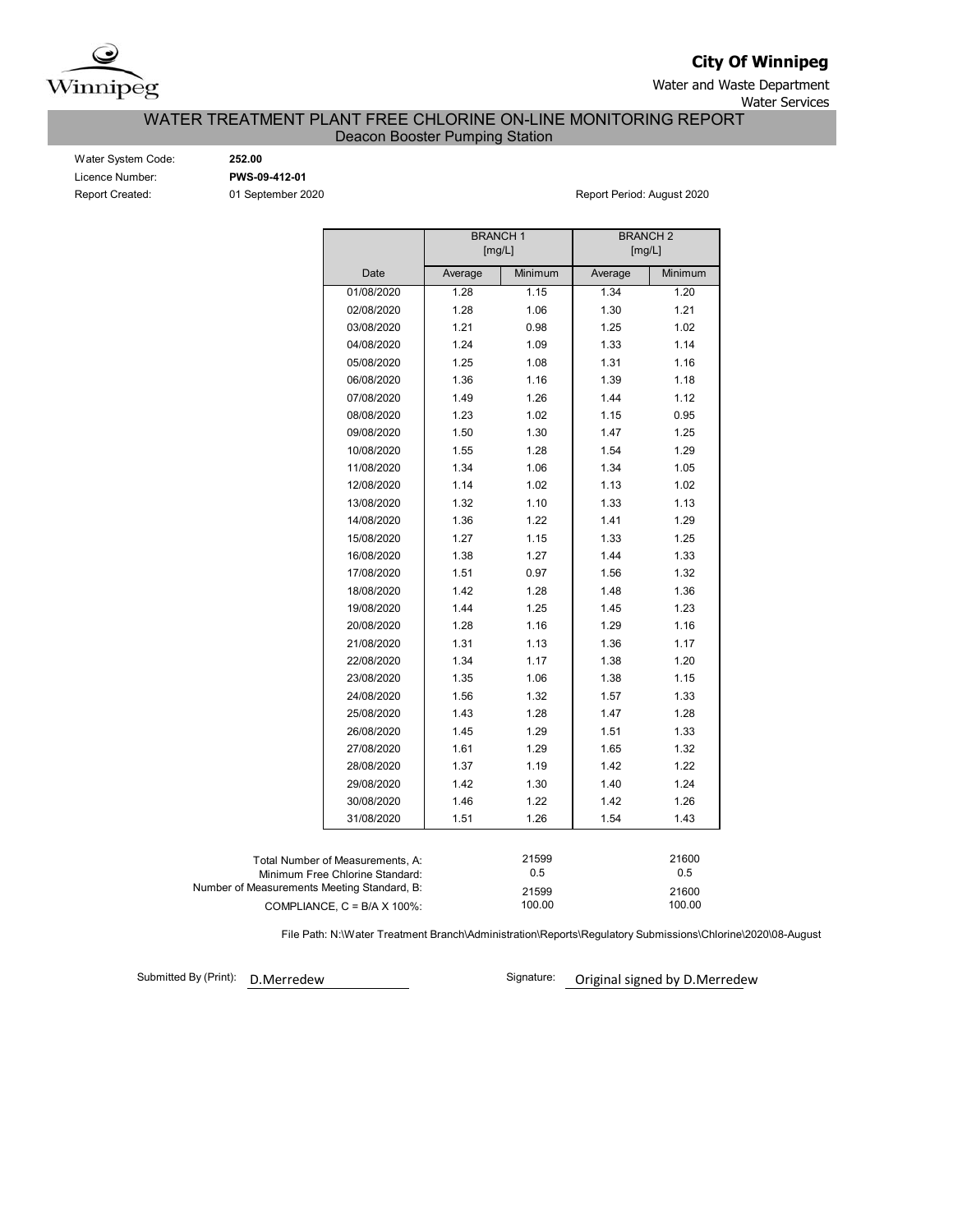

### CITY OF WINNIPEG WATER AND WASTE DEPARTMENT ENVIRONMENTAL STANDARDS DIVISION

# **WATER TREATMENT PLANT CHLORINE GRAB MONITORING REPORT**

| Water System Code: 252.00                                |          | <b>Deacon Booster Pumping Station Branch 1</b> |                                 | <b>Deacon Booster Pumping Station Branch 2</b> |                                 |      |  |  |  |  |  |
|----------------------------------------------------------|----------|------------------------------------------------|---------------------------------|------------------------------------------------|---------------------------------|------|--|--|--|--|--|
| <b>Licence No. PWS-09-412-01</b>                         |          | <b>Free Chlorine (mg/L)</b>                    | <b>Total Chlorine</b><br>(mg/L) | <b>Free Chlorine (mg/L)</b>                    | <b>Total Chlorine</b><br>(mg/L) |      |  |  |  |  |  |
| <b>Date</b>                                              | Analyser | Grab                                           | Grab                            | Analyser                                       | Grab                            | Grab |  |  |  |  |  |
| 01-Aug-2020                                              | ns       | ns                                             | ns                              | ns                                             | ns                              | ns   |  |  |  |  |  |
| 02-Aug-2020                                              | ns       | ns                                             | ns                              | ns                                             | ns                              | ns   |  |  |  |  |  |
| 03-Aug-2020                                              | ns       | ns                                             | ns                              | ns                                             | ns                              | ns   |  |  |  |  |  |
| 04-Aug-2020                                              | 1.32     | 1.29                                           | 1.55                            | 1.40                                           | 1.38                            | 1.54 |  |  |  |  |  |
| 05-Aug-2020                                              | 1.21     | 1.38                                           | 1.56                            | 1.30                                           | 1.37                            | 1.56 |  |  |  |  |  |
| 06-Aug-2020                                              | 1.43     | 1.47                                           | 1.66                            | 1.38                                           | 1.47                            | 1.61 |  |  |  |  |  |
| 07-Aug-2020                                              | 1.55     | 1.56                                           | 1.79                            | 1.56                                           | 1.49                            | 1.66 |  |  |  |  |  |
| 08-Aug-2020                                              | ns       | ns                                             | ns                              | ns                                             | ns                              | ns   |  |  |  |  |  |
| 09-Aug-2020                                              | ns       | ns                                             | ns                              | ns                                             | ns                              | ns   |  |  |  |  |  |
| 10-Aug-2020                                              | 1.65     | 1.50                                           | 1.74                            | 1.59                                           | 1.47                            | 1.69 |  |  |  |  |  |
| 11-Aug-2020                                              | 1.39     | 1.46                                           | 1.68                            | 1.38                                           | 1.46                            | 1.66 |  |  |  |  |  |
| 12-Aug-2020                                              | 1.19     | 1.20                                           | 1.44                            | 1.12                                           | 1.24                            | 1.40 |  |  |  |  |  |
| 13-Aug-2020                                              | 1.45     | 1.36                                           | 1.63                            | 1.42                                           | 1.36                            | 1.64 |  |  |  |  |  |
| 14-Aug-2020                                              | 1.34     | 1.35                                           | 1.61                            | 1.35                                           | 1.40                            | 1.67 |  |  |  |  |  |
| 15-Aug-2020                                              | ns       | ns                                             | ns                              | ns                                             | ns                              | ns   |  |  |  |  |  |
| 16-Aug-2020                                              | ns       | ns                                             | ns                              | ns                                             | ns                              | ns   |  |  |  |  |  |
| 17-Aug-2020                                              | 1.58     | 1.30                                           | 1.64                            | 1.58                                           | 1.51                            | 1.73 |  |  |  |  |  |
| 18-Aug-2020                                              | 1.39     | 1.39                                           | 1.60                            | 1.51                                           | 1.43                            | 1.65 |  |  |  |  |  |
| 19-Aug-2020                                              | 1.51     | 1.46                                           | 1.66                            | 1.43                                           | 1.37                            | 1.59 |  |  |  |  |  |
| 20-Aug-2020                                              | 1.20     | 1.25                                           | 1.52                            | 1.19                                           | 1.29                            | 1.54 |  |  |  |  |  |
| 21-Aug-2020                                              | 1.44     | 1.45                                           | 1.60                            | 1.38                                           | 1.37                            | 1.63 |  |  |  |  |  |
| 22-Aug-2020                                              | ns       | ns                                             | ns                              | ns                                             | ns                              | ns   |  |  |  |  |  |
| 23-Aug-2020                                              | ns       | ns                                             | ns                              | ns                                             | ns                              | ns   |  |  |  |  |  |
| 24-Aug-2020                                              | 1.55     | 1.59                                           | 1.81                            | 1.51                                           | 1.50                            | 1.85 |  |  |  |  |  |
| 25-Aug-2020                                              | 1.50     | 1.50                                           | 1.70                            | 1.55                                           | 1.58                            | 1.74 |  |  |  |  |  |
| 26-Aug-2020                                              | 1.37     | 1.42                                           | 1.63                            | 1.44                                           | 1.49                            | 1.69 |  |  |  |  |  |
| 27-Aug-2020                                              | 1.59     | 1.50                                           | 1.76                            | 1.61                                           | 1.53                            | 1.77 |  |  |  |  |  |
| 28-Aug-2020                                              | 1.34     | 1.36                                           | 1.61                            | 1.37                                           | 1.41                            | 1.62 |  |  |  |  |  |
| 29-Aug-2020                                              | ns       | ns                                             | ns                              | ns                                             | ns                              | ns   |  |  |  |  |  |
| 30-Aug-2020                                              | ns       | ns                                             | ns                              | ns                                             | ns                              | ns   |  |  |  |  |  |
| 31-Aug-2020                                              | 1.54     | 1.49                                           | 1.70                            | 1.56                                           | 1.50                            | 1.76 |  |  |  |  |  |
| Total number of measurements taken, A:                   |          | 20                                             |                                 |                                                | 20                              |      |  |  |  |  |  |
| <b>Chlorine Standard for Monitoring Location (mg/L):</b> |          | 0.50                                           |                                 |                                                | 0.50                            |      |  |  |  |  |  |
| Number of measurements meeting standard, B:              |          | 20                                             |                                 |                                                | 20                              |      |  |  |  |  |  |
| Compliance with Chlorine Standard, C= B/A X 100%:        |          | 100%                                           |                                 |                                                | 100%                            |      |  |  |  |  |  |

NS: No Sample NA: Not Analyzed OL: Off-Line NR: No Result IM: Instrument Maintenance

| Comments | <b>Report Compiled By:</b> | .1.Demchenko |
|----------|----------------------------|--------------|
|          |                            |              |

**Authorized By:**

**B. Bradford**

N:\Compliance Reporting\Submittal Letters\WTP Chlorine Data **Date Authorized:**

**4-Sep-20**